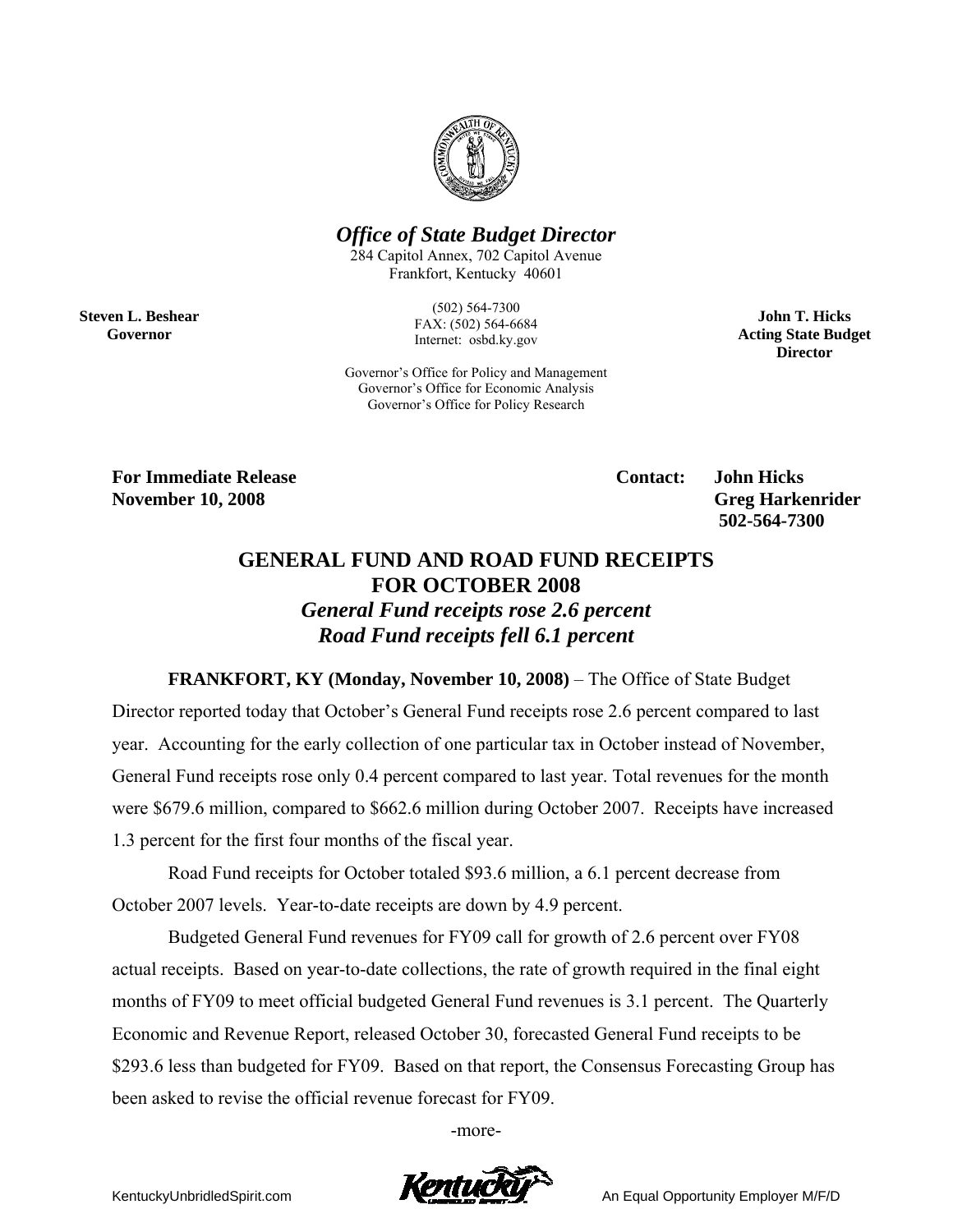Acting State Budget Director, John Hicks, noted that approximately \$14.6 million of the \$17.1 million in revenue growth for the month of October was attributable to public service company property taxes: "There has been acceleration in the billing and collection for the public service company property tax. Last year a large payment was received in November rather than October, so the \$14.6 million in growth this year represents an acceleration payment of taxes rather than sustainable growth in the underlying tax".

Among the major accounts,

- Corporation income tax receipts fell by 77.0 percent, due to both weaker declaration payments and a weaker net balance on returns.
- Individual income tax collections rose by 8.0 percent despite growth in withholding of only 2.8 percent.
- Sales and use tax receipts were up 2.4 percent.
- Property tax collections were up 39.3 percent due to timing differences in the public services company property tax highlighted above.
- Cigarette tax receipts declined by 2.0 percent.
- Coal severance tax receipts increased by 28.1 percent in a continuation of its recent trend.
- Lottery revenues were up by 6.9 percent compared to their total from the previous year.

Road Fund receipts fell 6.1 percent in October with collections of \$93.6 million. Budgeted Road Fund revenues call for growth of 4.9 percent for the fiscal year. Based on year-to-date growth, revenues must increase by 9.9 percent for the remainder of FY09 to meet the estimate. Hicks expressed concerns over the Road Fund and noted that "the motor vehicle usage tax continues to fall victim to the worsening economy. Households appear to be delaying automobile purchases until the economy stabilizes and other household debt is retired".

Among the accounts, motor fuels rose by 7.7 percent. Motor vehicle usage revenue continued its slide, falling 17.9 percent. License and privilege receipts fell 22.2 percent on weakness in the motor vehicle license account. Investment income was down 37.4 percent.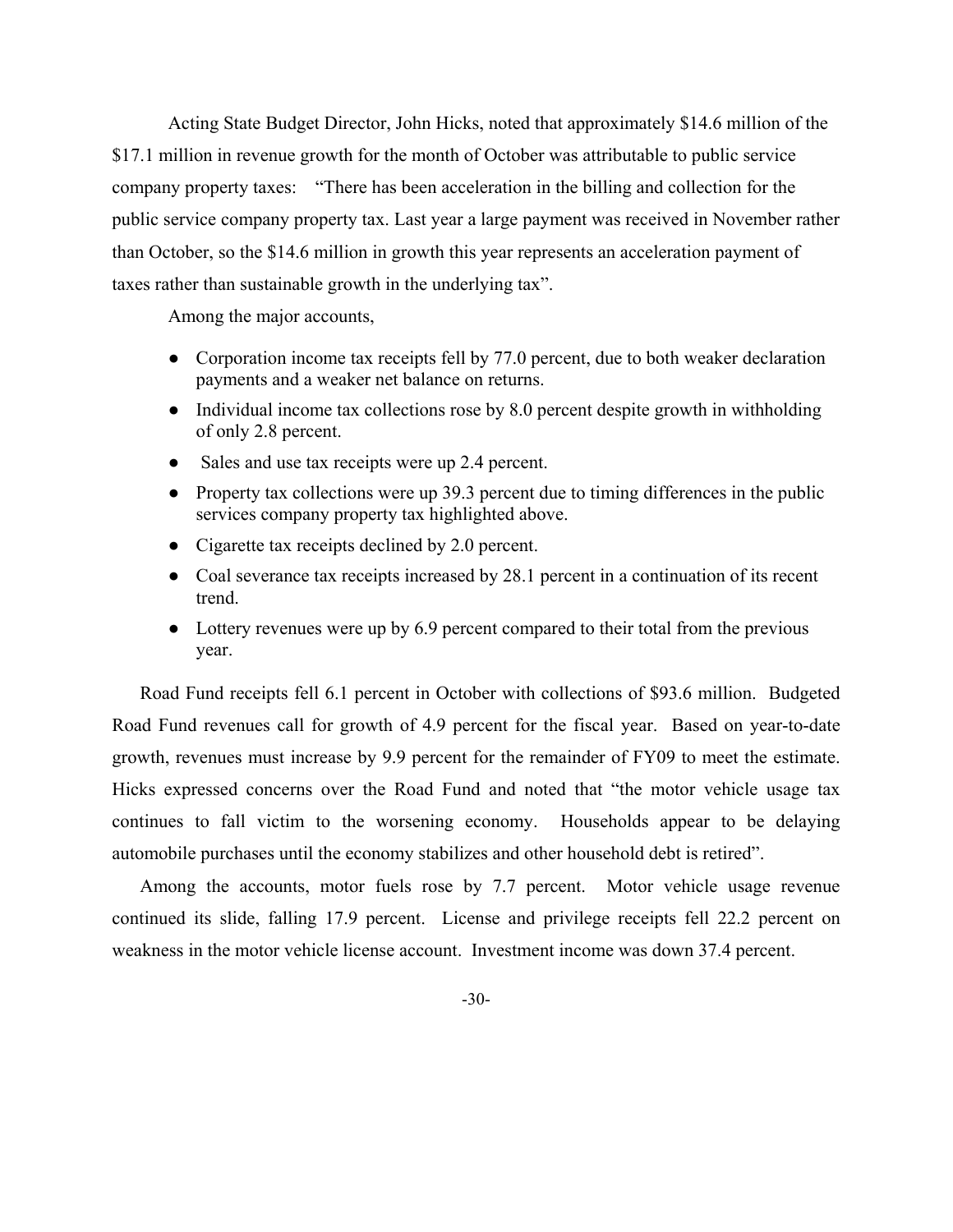## **KENTUCKY STATE GOVERNMENT REVENUE 1. GENERAL FUND REVENUE**

|                                                           |                     | <b>OCTOBER</b>         |                        | <b>JULY THROUGH OCTOBER</b> |                      |                          |
|-----------------------------------------------------------|---------------------|------------------------|------------------------|-----------------------------|----------------------|--------------------------|
|                                                           | 2008                | 2007                   | % Change               | FY 2009                     | FY 2008              | % Change                 |
| <b>TOTAL GENERAL FUND</b>                                 | \$679,637,178       | \$662,553,129          | 2.6%                   | \$2,764,547,256             | \$2,729,664,719      | 1.3%                     |
| <b>Tax Receipts</b>                                       | \$658,313,335       | \$639,364,847          | 3.0%                   | \$2,678,893,488             | \$2,636,758,112      | 1.6%                     |
| Sales and Gross Receipts                                  | \$292,098,338       | \$292,438,748          | $-0.1\%$               | \$1,162,957,105             | \$1,133,172,312      | 2.6%                     |
| <b>Beer Consumption</b>                                   | 596,164             | 578,719                | $3.0\%$                | 2,350,465                   | 2,420,648            | $-2.9\%$                 |
| Beer Wholesale                                            | 4.617.887           | 3,741,122              | 23.4%                  | 19,168,803                  | 17,936,425           | 6.9%                     |
| Cigarette                                                 | 14,664,419          | 14,965,180             | $-2.0%$                | 56,076,548                  | 58,739,020           | $-4.5%$                  |
| <b>Distilled Spirits Case Sales</b>                       | 8,736               | 7,962                  | 9.7%                   | 36,420                      | 33,334               | 9.3%                     |
| <b>Distilled Spirits Consumption</b>                      | 703,174             | 801,787                | $-12.3%$               | 3,598,600                   | 3,365,790            | 6.9%                     |
| <b>Distilled Spirits Wholesale</b>                        | 1,889,840           | 2,034,419              | $-7.1%$                | 9,028,005                   | 8,370,500            | 7.9%                     |
| Insurance Premium                                         | 9,319,949           | 16,747,893             | $-44.4%$               | 40,518,891                  | 40,805,436           | $-0.7%$                  |
| Pari-Mutuel                                               | 518,640             | 605,575                | $-14.4%$               | 1,126,476                   | 1,315,357            | $-14.4%$                 |
| Race Track Admission                                      | 16,490              | 815                    | 1924.1%                | 138,117                     | 153,466              | $-10.0%$                 |
| Sales and Use                                             | 252,512,116         | 246,701,620            | 2.4%                   | 1,003,940,206               | 974,909,151          | 3.0%                     |
| <b>Wine Consumption</b>                                   | 349,261             | 191,608                | 82.3%                  | 725,022                     | 743,270              | $-2.5%$                  |
| Wine Wholesale                                            | 1,403,841           | 949,845                | 47.8%                  | 3,916,693                   | 3,610,124            | 8.5%                     |
| <b>Telecommunications Tax</b>                             | 4,802,020           | 4,368,309              | 9.9%                   | 19,364,296                  | 17,694,140           | 9.4%                     |
| <b>Other Tobacco Products</b>                             | 695,801             | 743,893                | $-6.5%$                | 2,968,563                   | 3,075,651            | $-3.5%$                  |
| License and Privilege                                     | \$40,769,332        | \$26,545,074           | 53.6%                  | \$145,322,541               | \$114,329,569        | 27.1%                    |
| Alc. Bev. License Suspension                              | 0                   | 44,650                 | $-100.0\%$             | 101,400                     | 363,420              | $-72.1%$                 |
| Coal Severance                                            | 24,235,052          | 18,913,817             | 28.1%                  | 96,909,605                  | 72,345,935           | 34.0%                    |
| <b>Corporation License</b>                                | 1,724,834           | 585,076                | 194.8%                 | 2,814,349                   | 2,487,357            | 13.1%                    |
| Corporation Organization                                  | 14,780              | 3,528                  | 318.9%                 | 27,395                      | 91,585               | $-70.1%$                 |
| Occupational Licenses                                     | 14,490              | 10.891                 | 33.0%                  | 76,970                      | 51,486               | 49.5%                    |
| Oil Production                                            | 995,213             | 700,401                | 42.1%                  | 5,000,136                   | 2,740,018            | 82.5%                    |
| Race Track License                                        | 7,875               | 0                      | $---$                  | 180,375                     | 186,575              | $-3.3%$                  |
| <b>Bank Franchise Tax</b>                                 | (3,016,396)         | 52,327                 | $---$                  | (6,392,510)                 | 6,479                | $---$                    |
| <b>Driver License Fees</b>                                | 47,631<br>1,201,158 | 47,869                 | $-0.5%$<br>$-16.9%$    | 208.182<br>5,392,044        | 224,784<br>6,022,499 | $-7.4%$<br>$-10.5%$      |
| <b>Minerals Severance</b><br><b>Natural Gas Severance</b> | 2,197,530           | 1,445,150<br>2,728,339 | $-19.5%$               | 15,768,308                  | 9,195,036            | 71.5%                    |
| <b>Limited Liability Entity</b>                           | 13,347,165          | 2,013,026              | 563.0%                 | 25,236,287                  | 20,614,395           | 22.4%                    |
|                                                           |                     |                        |                        |                             |                      |                          |
| Income                                                    | \$293,822,741       | \$295,725,647          | $-0.6%$                | \$1,252,854,821             | \$1,282,410,349      | $-2.3%$                  |
| Corporation                                               | 6,910,568           | 30,101,137             | -77.0%                 | 89,282,615                  | 194,073,301          | -54.0%                   |
| Individual                                                | 286,912,173         | 265,624,510            | 8.0%                   | 1,163,572,207               | 1,088,337,049        | 6.9%                     |
| Property                                                  | \$25,822,595        | \$18,532,044           | 39.3%                  | \$89,585,699                | \$77,351,638         | 15.8%                    |
| <b>Building &amp; Loan Association</b>                    | (23, 173)           | $\Omega$               | $---$                  | 205,294                     | 93,832               | 118.8%                   |
| General - Real                                            | 1,120,720           | 1,368,247              | $-18.1%$               | 1,391,409                   | 1,944,396            | $-28.4%$                 |
| General - Tangible                                        | 9,611,463           | 13,591,910             | $-29.3%$               | 47,315,399                  | 39,856,076           | 18.7%                    |
| Omitted & Delinquent                                      | (1,033,281)         | 1,793,844              | $-157.6%$              | 11,206,747                  | 21,351,259           | $-47.5%$                 |
| <b>Public Service</b>                                     | 16,143,882          | 1,532,470              | 953.5%                 | 28,882,142                  | 13,696,961           | 110.9%                   |
| Other                                                     | 2,984               | 245,573                | $-98.8%$               | 584,708                     | 409,114              | 42.9%                    |
| Inheritance                                               | \$2.626.690         | \$2,779,893            | $-5.5%$                | \$15,645,986                | \$16,841,555         | $-7.1%$                  |
| Miscellaneous                                             | \$3,173,640         | \$3,343,441            | $-5.1%$                | \$12,527,336                | \$12,652,689         | $-1.0%$                  |
| <b>Legal Process</b>                                      | 2,025,812           | 2,151,309              | $-5.8%$                | 8,206,400                   | 8,704,637            | $-5.7%$                  |
| T. V. A. In Lieu Payments                                 | 1,147,829           | 1,192,132              | $-3.7%$                | 4,313,313                   | 3,948,053            | 9.3%                     |
| Other                                                     | 0                   | 0                      | ---                    | 7,623                       | 0                    | $---$                    |
| <b>Nontax Receipts</b>                                    | \$21,410,041        | \$21,119,861           | 1.4%                   | \$86,020,972                | \$89,096,935         | $-3.5%$                  |
| <b>Departmental Fees</b>                                  | 1,981,215           | 2,305,136              | $-14.1\%$              | 8,093,034                   | 9,657,436            | $-16.2\%$                |
| PSC Assessment Fee                                        | (2,697)             | 49,123                 | $-105.5%$              | 9,351,405                   | 10,578,781           | $-11.6%$                 |
| Fines & Forfeitures                                       | 2,346,692           | 2,299,474              | 2.1%                   | 9,908,778                   | 9,915,477            | $-0.1%$                  |
| Interest on Investments                                   | 349,871             | 107,602                | 225.2%                 | 1,505,503                   | 544,231              | 176.6%                   |
| Lottery                                                   | 15,500,000          | 14,500,000             | 6.9%                   | 58,500,000                  | 56,000,000           | 4.5%                     |
| Sale of NO <sub>x</sub> Credits                           | 0                   | 0                      | $\qquad \qquad \cdots$ | 0                           | 0                    | ---                      |
| Miscellaneous                                             | 1,234,960           | 1,858,525              | $-33.6%$               | (1, 337, 749)               | 2,401,010            | ---                      |
| Redeposit of State Funds                                  | (\$86,198)          | \$2,068,422            | ---                    | (\$367,203)                 | \$3,809,672          | $\overline{\phantom{a}}$ |